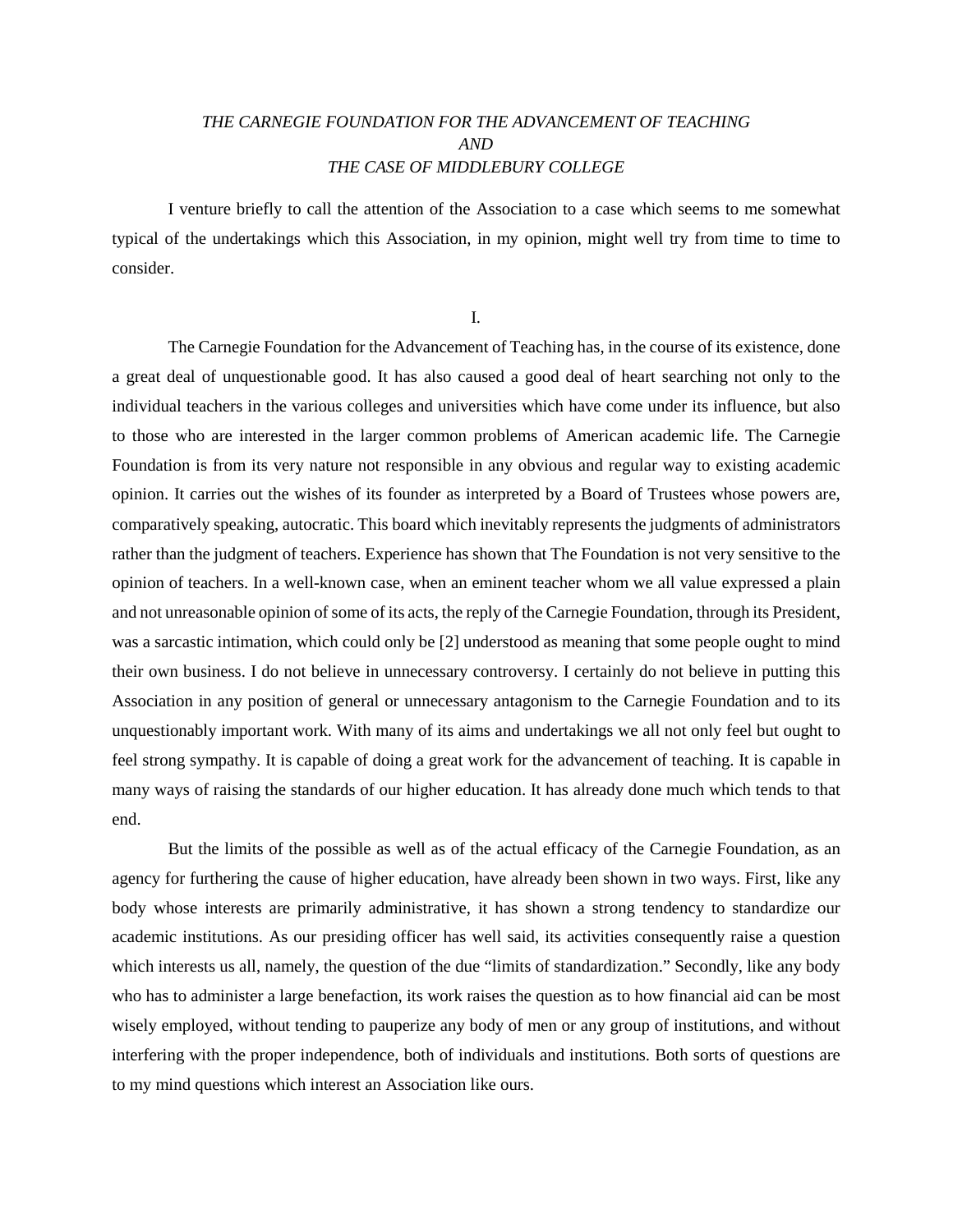An Association like ours is strongly interested in the proper "limits of standardization." We do not want our institutions reduced [3] to a dead level, or required, by "external pressure," to conform to rules and habits which may not prove to be well adapted to the cultivation of the traditions, of any one of the numerous distinct provinces upon whose intellectual and moral prosperity the organized educational life of our country must always depend. Now if you tell any body of administrators to undertake the work of raising the standards of academic education in America, you suggest to that body of men, by the very use of the word "standards," the tendency to what I have just called standardization.

I myself believe that high standards are a blessing. I also believe that standardization is in general, and especially at the present time in this country, a tendency to something that is evil.

If you tell me as an individual to raise my standards, be those standards intellectual or moral, and if you show me the way by setting me good examples, or by getting me interested in the study of admirable models of mind, of character, or of life, you help me. But if you say: "So to. Let us standardize our ideals"; that is, "let us all take on the same standard as to our customs, as to our plans, as to our knowledge, as to our investigations, as to our naturally diverse opinions," ― if you say this, you interfere with my due liberty, you tend to make me what the classical Chinese scholar of the old type of Chinese cultivation is said to have been.

We all need standards. And if one is speaking of the moral law in its generality, we no doubt all need to have certain standards in common. But precisely in those regions of our life [4] where individual judgment and initiative are needed, we do not need the same standards. Whoever tries to force the same standards on us in these respects, tends to make us what the old-fashioned Chinese scholars are said to have been before the recent educational revolution began in their land.

Standardization is at the present time very much vaunted as essentially scientific in its nature. It is not scientific. It is Chinese, in the old-fashioned sense. Or perhaps, to use a phrase which the moment makes more familiar, it is militaristic. Perhaps every great and warlike nation needs to have its military preparations directed by the General Staff. Academic education should not be so directed. When such direction does beyond due bounds, it disgraces and degrades educational life. Any institution, or Foundation, whether benevolent or not in its intentions, becomes a just object for careful and considerable criticism, in case its nature or its tendencies show that it is liable to overemphasize the standardizing disposition.

As I have said, whatever Foundation has large control over financial resources ought to expect and should welcome close and constant scrutiny of the relation of its work to the motives which are prominent in forming the spirit of scholarship and of investigation, in guiding the lives and ideals of teachers, and in controlling their private and personal fortunes. I do not believe in any sort of anarchy, either in the administration of a college or of a university, or in the conduct of individual study, writing, and research.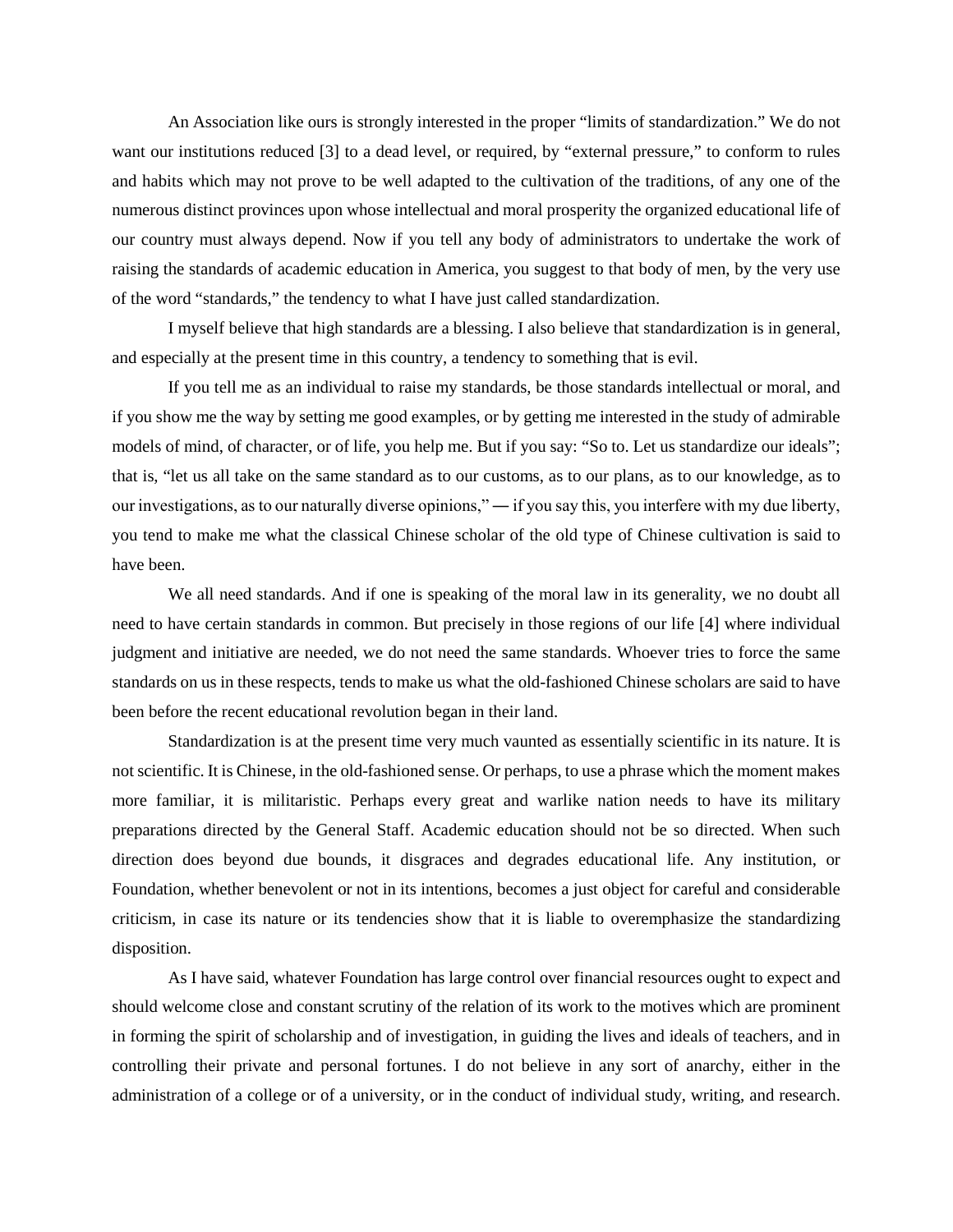We all of us need internal control, the [5] spirit of genuine team play with our fellows and with our community, the willingness loyally to cooperate with the larger interests of our community. Whoever conceives the spirit either of research or of teaching as not involving this spirit of the willing service to the community on the part of each scholar, and of each teacher, and of each institution, conceives liberty unwisely. The spirit of genuine education is not in him.

But, after all, the only possible control of a man who is to live upon the higher levels of teaching or of study must be, in the main, an internal control. That is why we all value what we call "academic freedom." That is why we consider an undue exercise of administrative authority within any institution dangerous. That is why an Association such as our Association means to be, will always be interested in resisting, by the force of its opinion, and on occasion of its expressions, such measure of administrative authority.

But for this very reason, the activities of an institution such as the Carnegie Foundation, ought to be scrutinized, on occasion, with care by a body such as ours hopes to be. If the Carnegie Foundation is not to be a merely charitable institution, but a respecter of academic rights, it must expect, and, I repeat, must welcome criticism such as directly or indirectly has bearing upon problems of academic freedom. I hope, then, that we shall always bear in mind that one of the topics which this Association must frequently consider in its future work, is the relation of the Carnegie Foundation for the Advancement of Teaching to the provincial, to the institutional, to the individual interests of [6] those highly distinct and contrasting regions, colleges and universities, upon whose very variety and freedom, the higher life of our country always depends.

## II.

I venture on this occasion to call the attention of those present at this meeting of our Association to a pamphlet which, in large part, explains itself. The case is this: ―

The State of Vermont was led to ask the Carnegie Foundation to undertake an investigation of the educational problems of that State. The views of the Carnegie Foundation, reached upon the basis of this investigation, are contained in the recent Report of the Foundation, which some of you will have seen, and which all of you can readily obtain upon request. So far as concerns the view of the higher academic education in Vermont, the matter is still to be considered at the coming session of the Vermont Legislature. A body called "The Educational Commission of the State of Vermont" has prepared and will make a report to the Legislature at its coming session. This report, as I understand, will not be wholly in agreement with the recommendations of the Carnegie Foundation, but will be undoubtedly influenced by what the Carnegie Foundation has said about educational policy. The report of the State Educational Commission, and the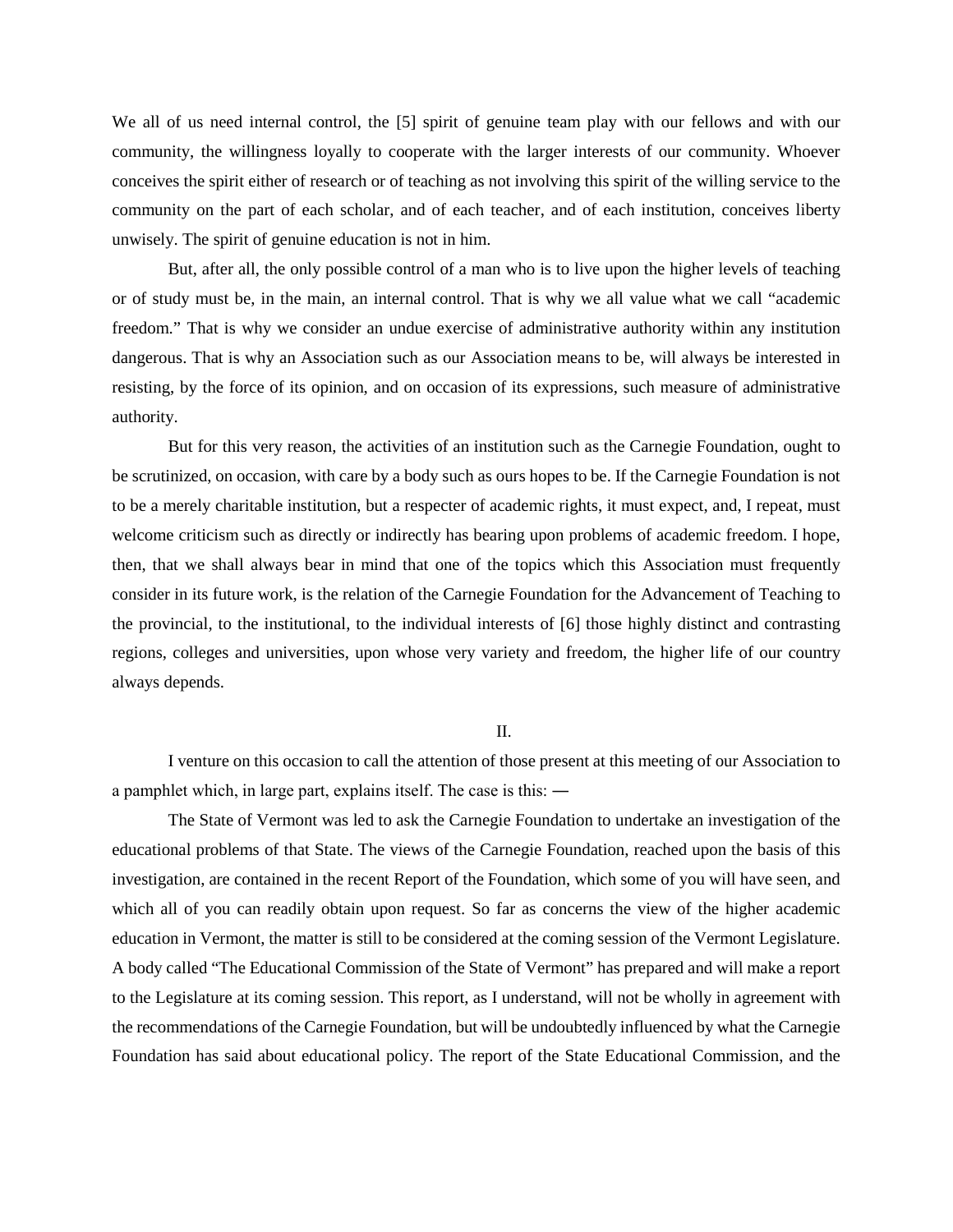action of the Legislature of Vermont, will also be largely concerned with the public schools of Vermont, primary and secondary. [7]

Of course the only way in which I suppose the matter to have any interest to this Association is the way determined by the relation of the action, both of the Carnegie Foundation and of the Vermont Educational Commission to the collegiate education of the State in question. The reason why my pamphlet deals solely with what I have called "The Case of Middlebury College," will appear from the pamphlet itself. I have no personal knowledge of the present condition and problems of the University of Vermont, ― an institution which is very carefully considered and estimated in the Report of the Carnegie Foundation. Of the University of Vermont my pamphlet has nothing to say. And so far as Middlebury College is concerned, I have here no question to raise as to the opinion which the representatives of the Carnegie Foundation express about that institution. In fact, no question about the merits of any individual institution arises in my pamphlet, except in so far as I say that Middlebury College, which was founded in 1800, has done and is doing, with small resources, a creditable piece of work, under the strict limitations which are imposed by it, by its place as a country college in Vermont, and by its limited resources.

I ought to say that the President of Middlebury College made no effort whatever to bring the case of his college to my attention. He did not even suggest that I should write him any such document as I actually wrote. The relations to his college, and to a considerable body of friends of mine, alumni or teachers of Middlebury College, ― the relations which led to this letter may serve to explain it. I have personal motives for taking [8] such an interest in the case of Middlebury College, as my letter to President Thomas indicates. But they are personal motives which do not, I believe, at all unfairly bias my judgment. At all events, the pamphlet, of which I lay some copies before you, is not a plea for Middlebury College, and does not undertake to advise the Legislature of Vermont as to what it should do for any one of its educational institutions. The one issue which my pamphlet raises, and which I should like to lay before this Association is thus: ―

The institution called Middlebury College, ― a hill college of the type which the New England of the foretime use to produce and prize, but which modern conditions do not, at the moment, altogether and largely encourage, ― Middlebury College is interested in what the Legislature of Vermont decides to do in consequence of the Report of the Carnegie Foundation upon Education in Vermont. This Association has, of course, no interest in considering the future fortunes of Middlebury College. I have, therefore, no intention, in mentioning this matter in this presence, to plead the cause of Middlebury College. Moreover, the Report of the Carnegie Foundation, in this instance, is made at the request of the State of Vermont, and therefore involves no sort of interference with affairs which lie at or beyond the proper scope of the investigations and of the recommendations of the Carnegie Foundation. Apart from the one matter that I call your attention, there is no reason whatever to complain of the spirit in which this Report of the Carnegie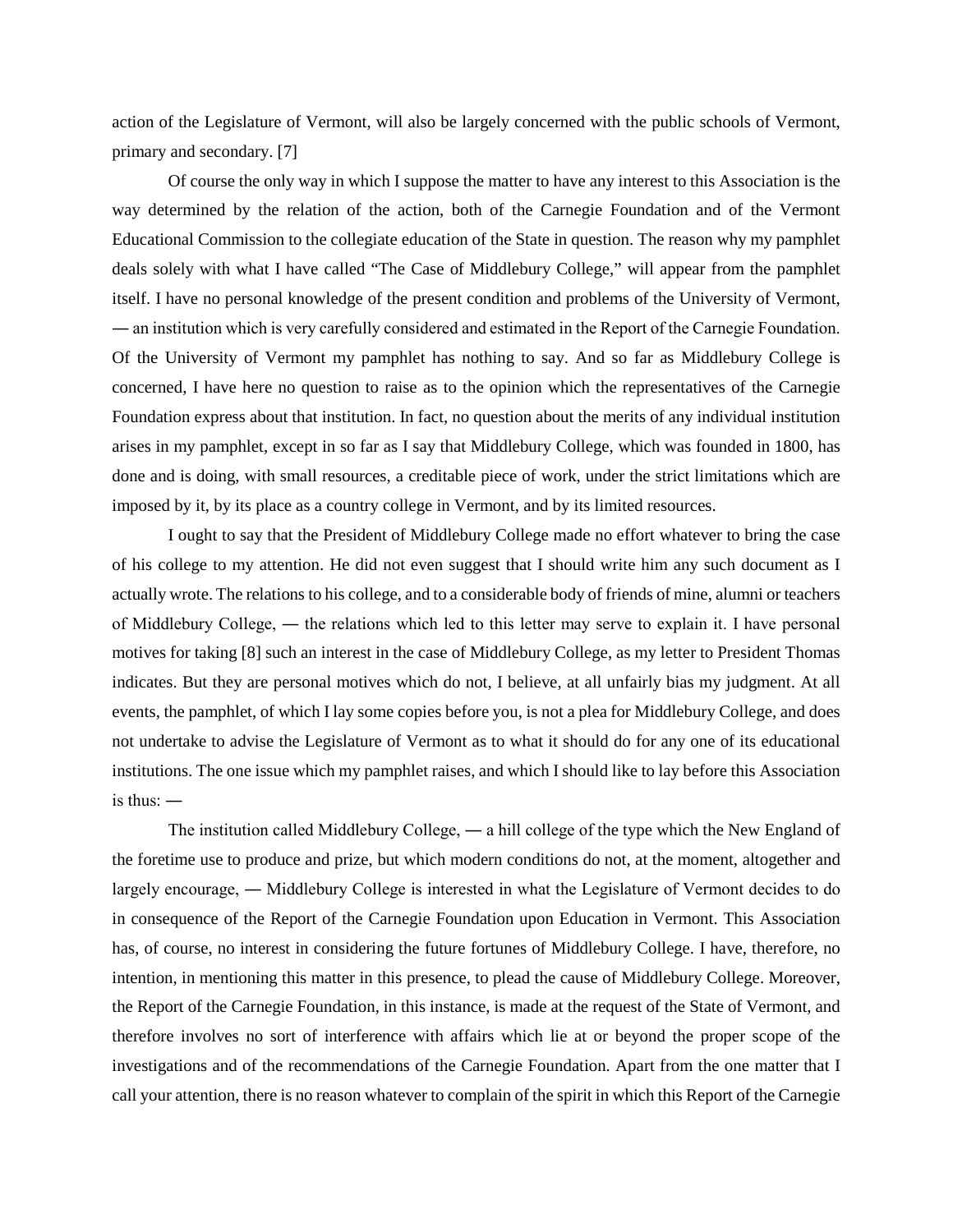Foundation is conceived, and expressed. The Report of the Carnegie Foundation was made after careful investigation, contains a hearty recognition of the merits [9] and of the difficulties of Middlebury College. And so far there is indeed nothing in this case which calls for criticism on the part of this Association, or which concerns any principles in which we are interested.

The one point about the Report of the Carnegie Foundation which could interest this Association is a point which my little pamphlet emphasizes. The Carnegie Foundation proposes a principle, which, as it thinks, ought to be used by the State of Vermont in deciding the issue now before it. The issue is local. The academic fortune of Middlebury College interests its own very limited body of friends. I do not ask you to think of those fortunes of Middlebury College, by and for themselves, at all. I do not lay this case before you either for the sake of any friends of Middlebury College or at the request, either of the President of Middlebury College or of anybody else.

But the principle which the Carnegie Foundation uses in dealing with the case is advanced by the Foundation as an universal principle. I believe that principle, in precisely the formulation which the Carnegie Foundation gives it, to be a principle opposed to what I call a wise provincialism in education. I believe that the relations between educational institutions and their various local communities, their various provinces and their various States, are relations which can only prosper in case a wise spirit of liberty, a genuine tolerance of local, of provincial, and of legislative variety and liberty are encouraged. I believe that the Report of the Carnegie Foundation on Education in [10] Vermont does not recognize in any adequate way the sort of variety and of liberty which are here in question, and which are necessary to the highest sort of academic development in this country. Therefore I propose that this Association should give some attention to the case which I thus lay before it.

## III.

Some of you may at once say that so special, and local, and, as you may add, so relatively insignificant a matter cannot interest an Association like ours.

I reply: The question about Middlebury College is indeed local, and not of great significance. The principle is large, and the interests which such a principle, if applied in a thorough-going way, might at any time affect, are all momentous interests. Let me show in a word what I have in mind when I say this. Suppose that the practical problem of the moment were whether Harvard and Yale and Cornell and John Hopkins University, and the University of Virginia, and the University of Wisconsin, and all of the Western state universities, were or were not, in future, to be required to have precisely the same official relations to the respective states in which they are located, so that no difference whatever might be allowed in the forms and degrees of state control or in freedom from state control, to which each one of those institutions was henceforth subject. Suppose that the precise principle which the Carnegie Foundation states as the principle